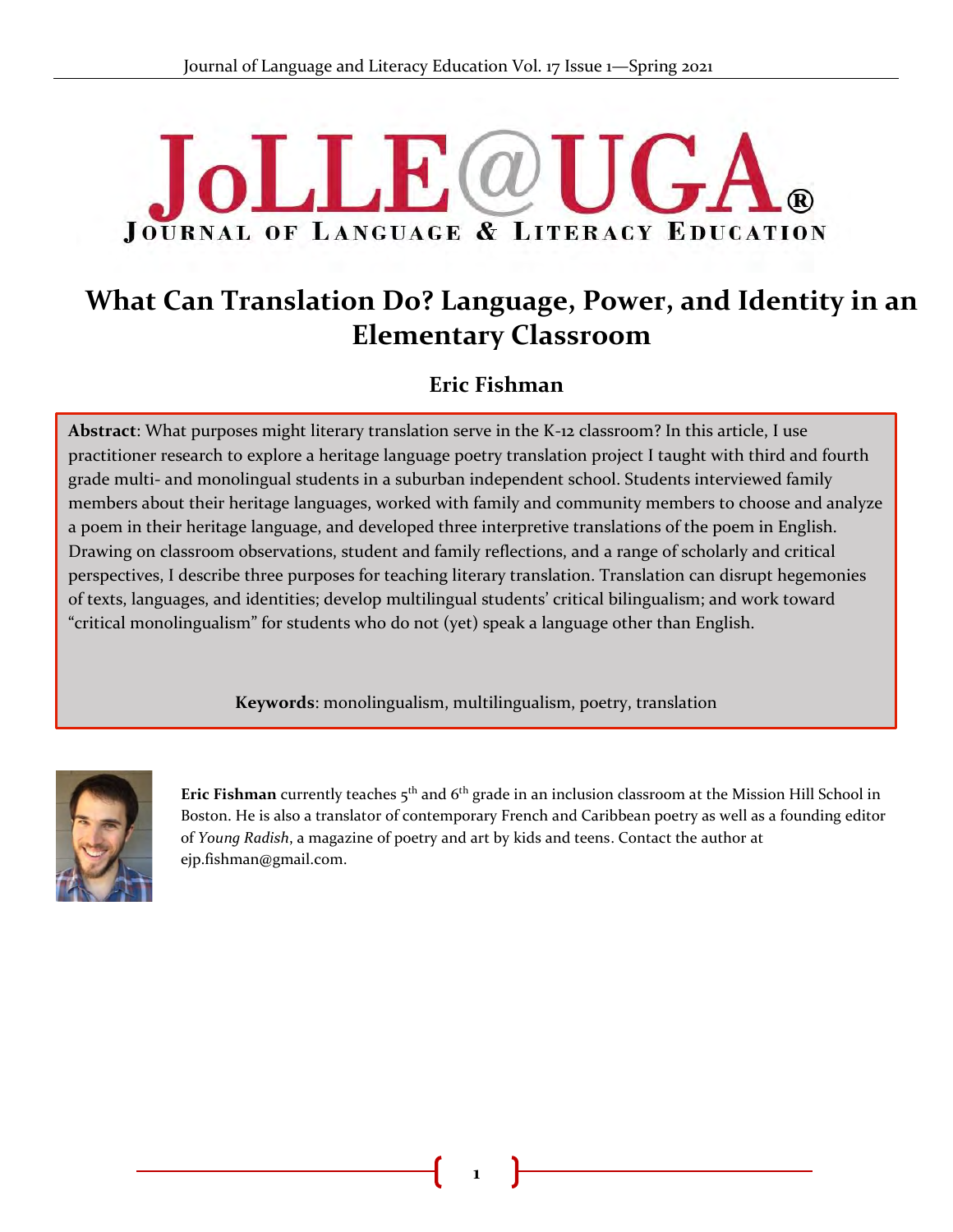*[Even] with all its predicaments, all the violence it may carry on its back, translation is an act of hospitality.*

#### -Madhu Kaza

# **Introduction<sup>1</sup> : One Curriculum, Multiple Translations**

rish stands just outside the door of our third and fourth grade classroom. His mother is on one side of him, and on the other side is his mother's cousin, visiting from out of town. In front of them, Krish's translations of the Indian poet Maritha Gurjar, mounted on the wall. Krish reads the translations aloud in English, and the three of them converse quietly in Marathi. Krish turns toward me and smiles shyly across the room. K

How to describe the understated power of this scene? "Translation is an act of hospitality," writes Kaza (2017). Who, or what, was being welcomed that afternoon? Krish was inviting his family into the classroom, certainly, as well as his language, the language of his mother's ancestors. He was also bringing in the words of a poet from thousands of miles away, channeled through himself and recreated in English. When he turned to look at me, I sensed he would remember this moment.

Should we teach literary translation in K-12 classrooms? How might we approach teaching it? And what purposes might it fulfill—and for whom? In this article, I examine these questions through a process of pedagogical sense-making, in which I use the story of one curriculum as a means to explore the possibilities and conundrums of teaching translation more broadly. The basis of this investigation is a

heritage language poetry translation project I taught with a group of 16 third and fourth grade students in a suburban independent school outside of Boston. Of these students, 12 were multilingual and four were monolingual. Heritage languages<sup>2</sup> spoken by students included Armenian, Dutch, German, Japanese, Italian, Mandarin, Marathi, and Mandarin. Two of these students were recent immigrants, seven were the children of immigrants, and three were the grandchildren of immigrants. Half the students identified as White and half as students of color, predominately of East and South Asian heritage.

The translation project was the conclusion of an interdisciplinary unit on language, assimilation, and resistance (Figure 1), during which we focused on the violent history of Native residential schools. From the mid-19<sup>th</sup> to the late  $20<sup>th</sup>$  century, hundreds of thousands of Indigenous children throughout Turtle Island (North America) were removed from their communities by the American and Canadian governments and forced to attend White-run schools that aimed, in the infamous words of Richard Henry Pratt, to "kill the Indian, save the man" (Pratt, 1892). One of the most violent ways the schools attempted to destroy Indigenous culture was through the silencing of Indigenous languages. The poetry translation project evolved as a conclusion for this unit, and as a way for students to connect the ideas of language, identity, assimilation, and resistance to their own family histories. Over the course of the translation project, students interviewed family members about their heritage languages, worked with family and community members to choose and analyze a poem in their heritage language, identified essential features of the poem, and developed three different translations of the poem in English. Each of their translations focused on recreating a different

<sup>&</sup>lt;sup>1</sup> All pronouns for individuals in this article correspond to the pronouns they use to refer to themselves.

<sup>2</sup> For the purposes of this article, I use Wiley's (2005) definition of heritage language: "an immigrant,

indigenous, or ancestral language that a speaker has a personal relevance and desire to (re)connect with" (cited in Shin, 2018, p. 80).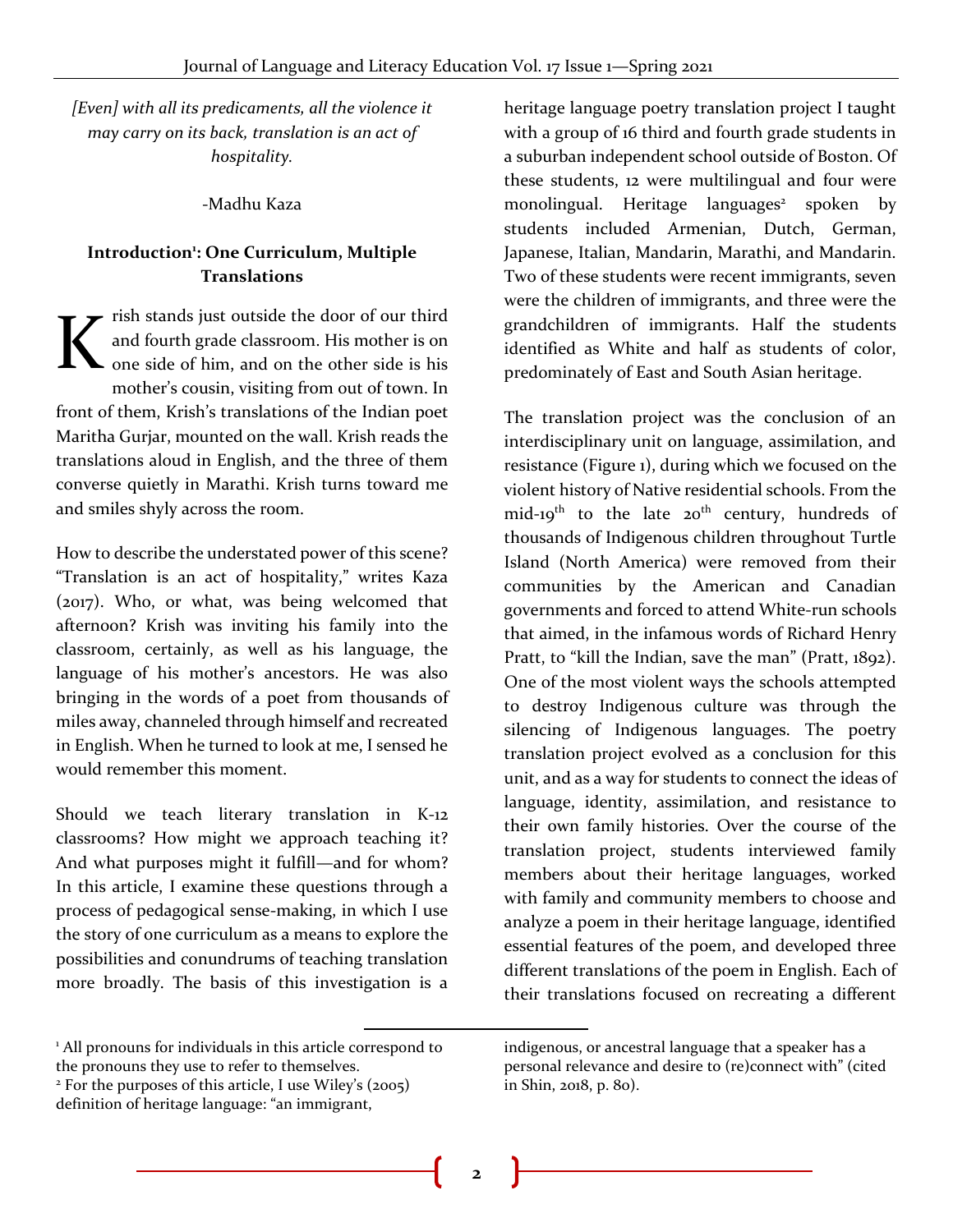#### **Figure 1**

#### *Unit map: "Language, assimilation, and resistance," focused on the history of Native residential schools; the curriculum concluded with the poetry translation project.*



"feature" of the original poem, such as an emotion or a rhyme scheme.<sup>3</sup>

In this article, I tell the story of the curriculum through a similar process of translation: each of the following three sections "translates" the curriculum story through a different lens. These lenses focus on developing multilingual students' critical bilingualism and working towards "critical monolingualism"<sup>4</sup> for students who do not (yet) speak a language other than English.

Each of these three sections includes a description of the translation project and curricular context, analysis of how the project demonstrated the "functions of translation," and reflections on what might be done differently in future iterations.

I employ a form of practitioner research that Cochran-Smith and Lytle (2009) have described as "inquiry as stance." Within this framework, teacher research is not simply a technical protocol used to

<sup>3</sup> For further discussion of the pedagogical scaffolding I used in the translation process, see Fishman, 2021. <sup>4</sup> Briefly, I use the term "critical monolingualism" to refer to students' development of critical consciousness around

their family histories and personal experiences of monolingualism. This term is discussed in more depth in the corresponding section.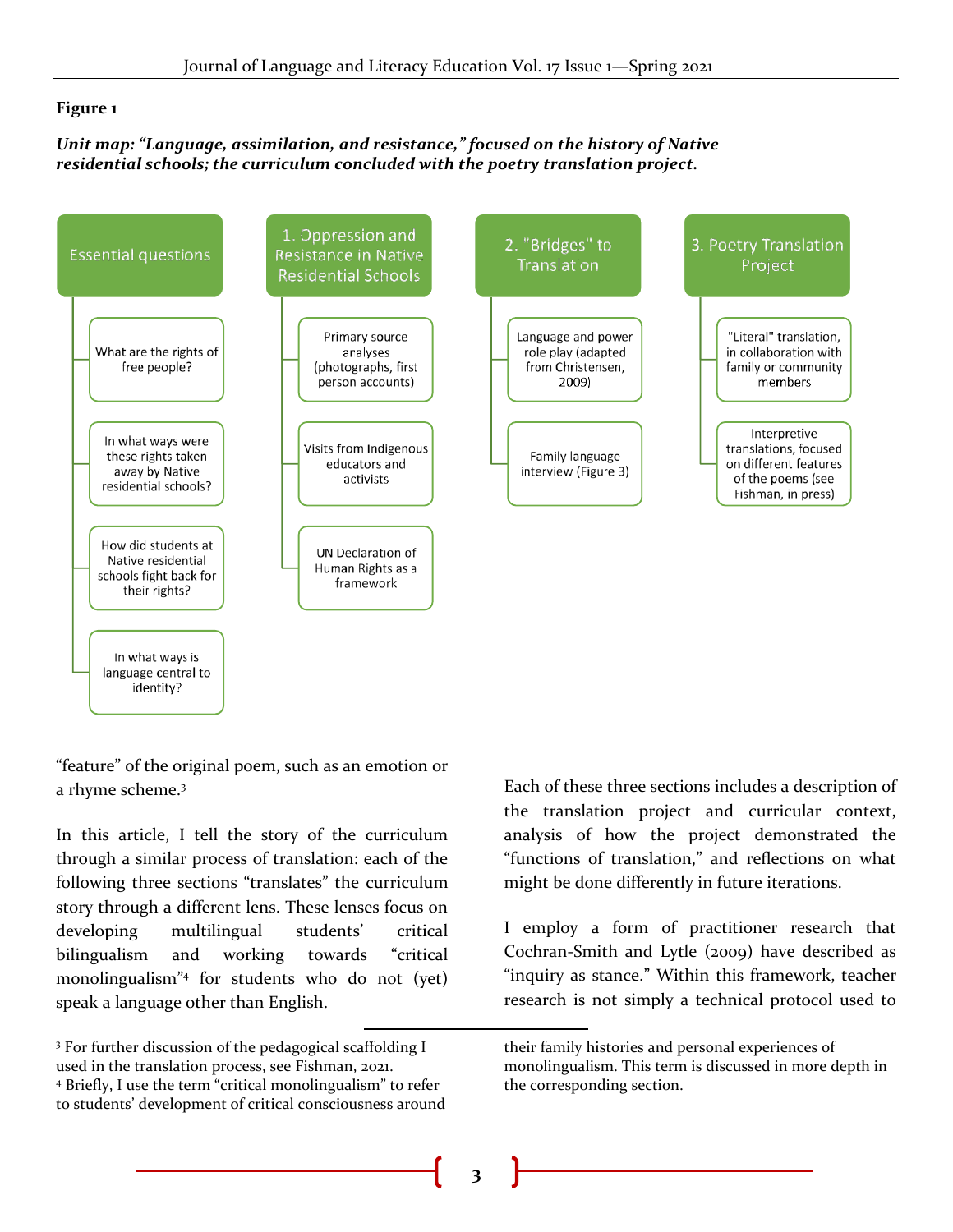improve instruction, but rather a "a challenge to the current arrangements and outcomes of schools…as part of larger social and intellectual movements for social change and social justice" (Cochran-Smith & Lytle, 2009, p. 2). I examine data drawn from classroom observations, student responses to openended reflection questions completed at the end of the project, analyses of students' work gathered throughout the project, and informal interviews with several students' family members. I situate these data within a range of scholarly and critical perspectives in order to explore the question: In an elementary classroom, what can literary translation do for students bringing both multi- and monolingual perspectives?

# **Translation disrupts hegemonies of texts, languages, and identities.**

The Martinician poet Monchoachi, in an essay on power and language in the French Antilles, describes that "for us, the passage from Martinician Creole to French and vice versa as a subtle art, almost like footwork in a game of soccer" (Monchoachi, 2019). This is a joyous comparison, one that implies both skill and pleasure, aesthetics, and utility. There is still a "goal" to be scored (getting the meaning across), but there are a multitude of ways to get there. I am drawn to Monchoachi's metaphor because it embodies the way that multilingual students pass between their different reservoirs of linguistic knowledge. They move between languages every day: among the language(s) they speak with family members, the language(s) they speak with friends, and the Standard English they are likely expected to speak in the classroom (Lima, 2012; Rodriguez, 2004; Zentella, 1997). Of course, this "translation" (in the etymological sense of "moving across") is not always joyful: just as the movement between languages in Martinique is partially dictated by the oppressive colonial history of the island, American students are often forced to code switch by the rigid, and even

violent, monolingual language ideologies of American institutions (Soto & Kharem, 2006). Nonetheless, multilingual students skillfully pass between and among different language spaces on a daily basis.

Literary translation centers these multiple literacies and translanguaging practices. For example, one of the students in the class, Tommy, reflected on the knowledge he used to successfully navigate the translation process:

> There were many difficulties when I was translating because of the Chinese grammar. The words are often located where in English it would be somewhere else. For example, in the poem the last line is "li li jian xin ku" and the literal translation would be "grain grain day hard work." In English it should be "thanks to their toiling day." Because a lot of Chinese words rely on the context of the word itself, if the grammar is wrong, then the word will change completely.

Tommy beautifully articulates an aspect of what Yosso terms "linguistic capital": "the intellectual and social skills attained through communication experiences in more than one language and/or style" (2005, p. 78). To Tommy, the translation process required him to have a sensitivity to the "context of the word itself" in Chinese. Tommy employed his sophisticated metalinguistic knowledge about differences between Chinese and English grammar to develop a convincing translation. He was also able to articulate the ways in which this linguistic capital was not just helpful, but *necessary* ("if the grammar is wrong than the word will change completely").

In this way, translation put cracks in the hegemony of the English language in the elementary classroom: now monolingual students had to work additionally hard to understand the texts they were reading. This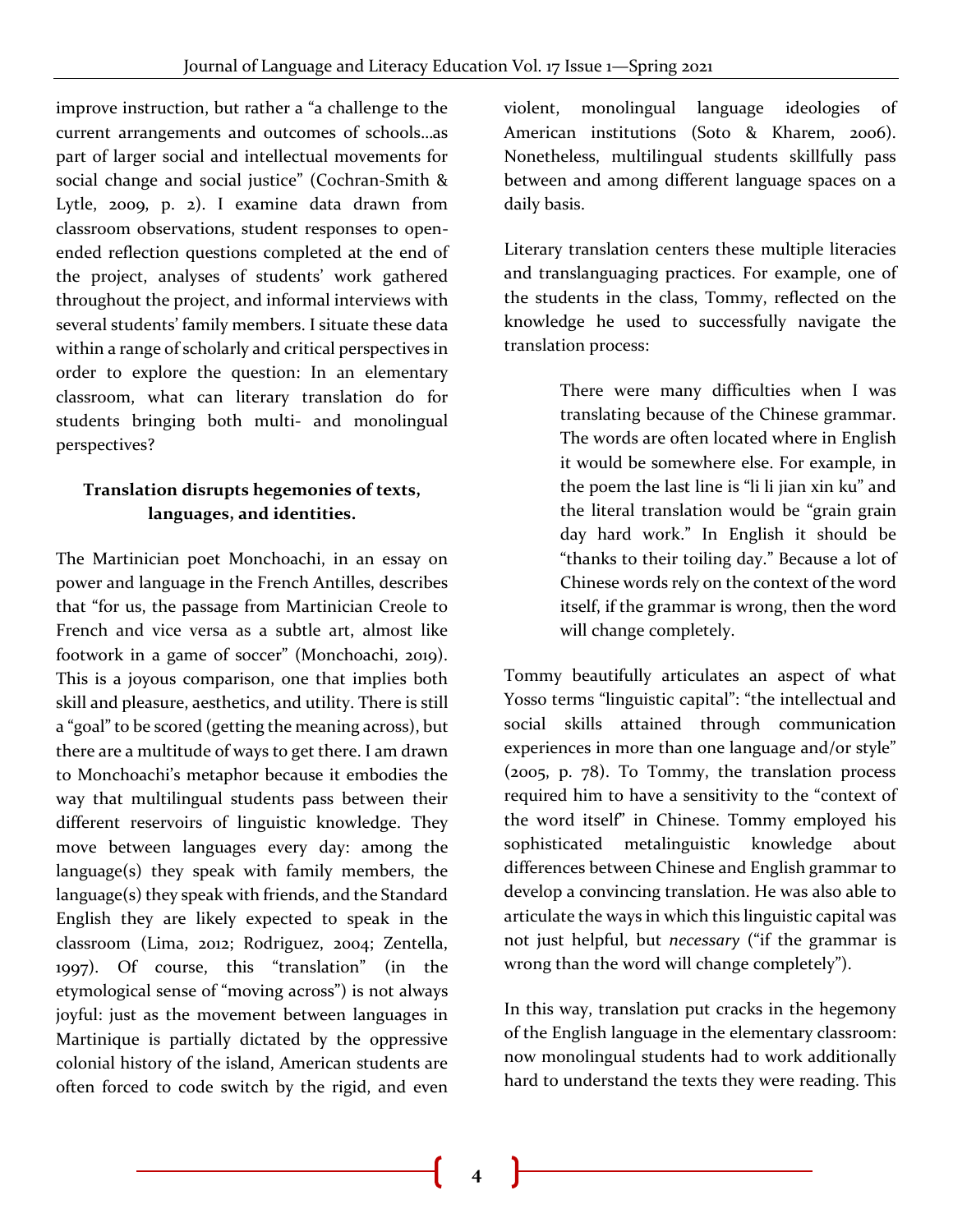re-centering of "capital" is itself an act of resistance in an American educational culture that discriminates, often violently, against minority languages. As Rumbaut, Massey, and Bean observe: "the United States has aptly been described as a graveyard for languages because of its historical ability to absorb immigrants by the millions and extinguish their mother tongues within a few generations" (2006, cited in Colla, 2018, p. 17). The monolingual American educational system has historically enacted—and continues to enact—a form of "linguistic terrorism … [a] slaying of the soul" of multilingual children (Soto & Kharem, 2006, p. 25).

While the majority of the students in my class likely experienced a partial mediation of this violence

through their privilege as part of the upper-middle and upper classes, as well as their position as native English speakers, it is notable that despite the prolific multilingualism of the school community, I almost never heard students or families converse in any language except for English during school hours. Therefore, I was careful to observe the ways in

which the translation project established "new language norms" (Zapata & Laman, 2016, p. 377) in the classroom, moving toward multilingual community. When Browen was struggling to find a poem he liked in Japanese, Ken helped him read through some possibilities. Aya, whose languagebased learning disability made writing a struggle, developed brilliant translations from Italian utilizing alliteration. She also spoke Italian with Krish for the first time in the classroom, both as they discussed her poem and later as they joked around. Two students had chosen poems by the same Chinese poet, and as they helped each other identify the features of the poems, they also swapped stories about their Chinese language school teachers. The "subtle art"

(Monchoachi, 2019) of translation provided a perfect opportunity for students to build the kinds of linguistic and cultural communities that support positive ethnic identity development. Lee and Suarez (2009), for example, assert that:

> Identity is constructed and shaped through social interaction … when there are negative associations with one's culture and language, individuals tend to dissociate from the ethnic group, but in contexts where the heritage culture is viewed in a positive light, they desire close identification with the group. (cited in Shin, 2018, p. 114)

Family members also observed the ways the

**"Translation provided a perfect opportunity for students to build the kinds of linguistic and cultural communities that support positive ethnic identity development."**

translation project supported students' use of heritage languages at home. Krish's mother, who is raising her kids to speak both Marathi (her heritage language) as well as Italian (her husband's) explained why this project was so meaningful to her family:

As a parent, staying committed to raising trilingual kids is hard. And it's hard for the kids too. They spend most of their day speaking English, so when they come home, almost every other sentence comes out in English. To make sure that we keep our languages, we have to keep saying to them, "please say that again in Marathi" or "please say that again in Italian." This exercise really renewed our energy in keeping up that effort. We were all reminded why it is so deeply important to us.

Aya's mother reflected on how the project had affected Aya's relationship to her Italian heritage: "Every summer, when we go to Italy, Aya struggles.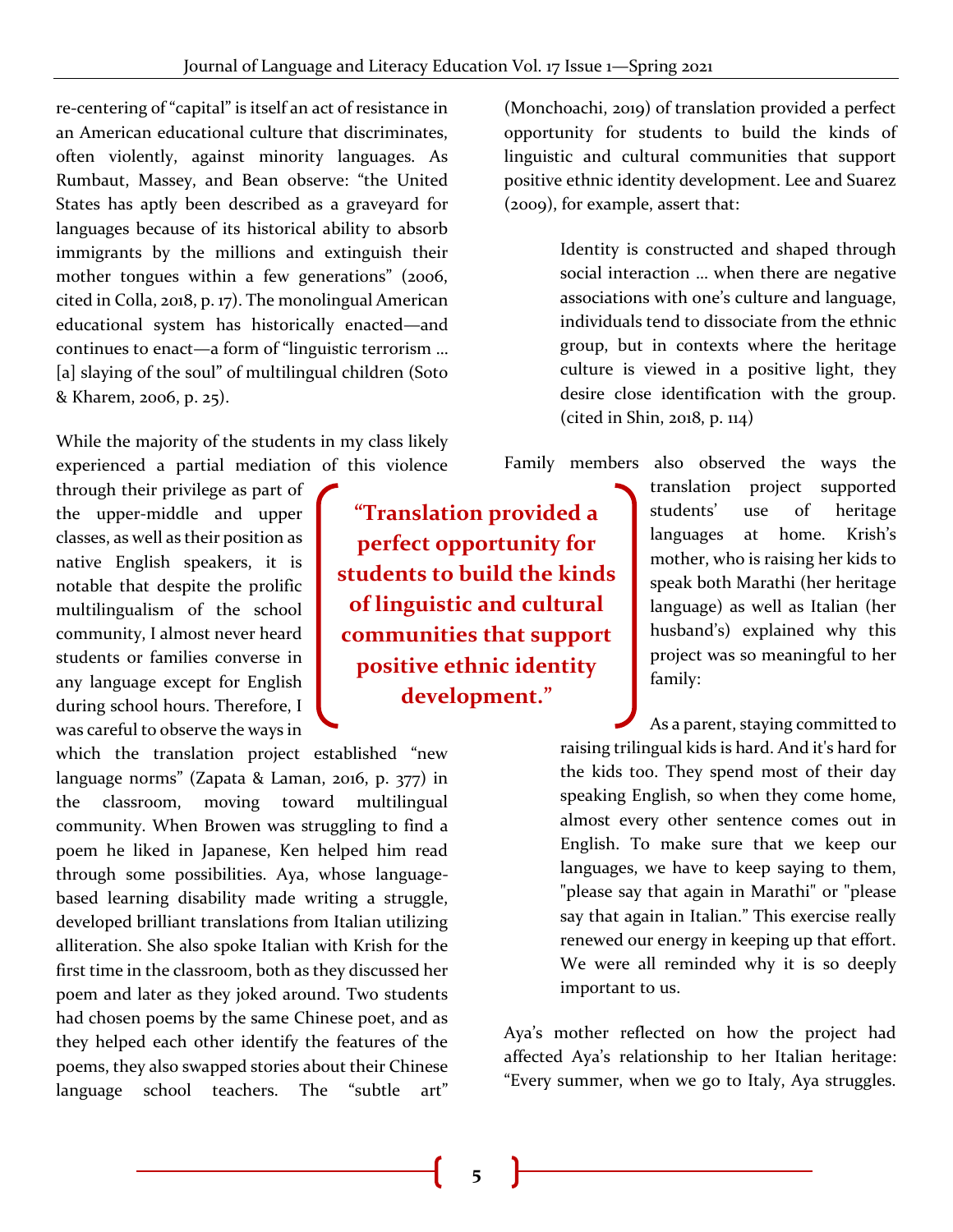She doesn't feel fully part of Italian culture. But she also doesn't feel fully American. This translation project helped her connect these two parts of herself."

Aya's example is complicated by her other identities: as part of a biracial family (her father is Chinese-American), as a native English speaker and American citizen, and as part of an upper class family in which heritage languages could be used voluntarily as a social or economic resource. (For example, Aya and her family could move between the United States and Italy at will; the same could not be said of students whose families are undocumented.) Nonetheless, translation helped Aya bridge the distance between her identities.

Translation centers "in-betweenness," movement between languages, identities. As Kaza (2017) reminds us: "some of us experience translation all the time in our bodies, names, homes, movements and daily lives even if we are not translating from one text to another." Literary translation can offer students one way to make meaning of their intertwined identities. Carina del Valle Schorske, a writer of Puerto Rican heritage, describes how translating poems helped her to transform a complicated relationship with Spanish (2017):

> I used to be ashamed of my hand-me-down, stitched-together Spanish, but I'm learning…to embrace [it]…Translation makes my struggle with Spanish seem natural, even tender. Even if your relationship with another language is strained, translation can transform your anxieties—doubt, dependence, hypervigilance—into the virtues of an artist.

Literary translation could allow those students with feelings of "anxiety…[or] doubt" towards their multiple languages an opportunity for healing, for an integration of their different language "selves."

Translation can therefore disrupt dominant language ideologies in the classroom at the same time as it rejoins fractured identities.

Translation also breaks down the idea that there is one authoritative interpretation of any given text. In a world of standardized reading instruction and multiple-choice assessment, translation demonstrates how subjective interpretation is. There is no one correct translation. Works of literature and perhaps poems in particular— are filled with questions of syntax, shades of meaning, cultural and literary referents, rhyme, rhythmic meter, and more. It's impossible to recreate all of these facets from the original language in English: the translator must choose which feature(s) they feel are most important. At the beginning of our project, for example, I showed students two different translations of Clémont Marot's poem "À Une Damoyselle Malade" (Hofstadter, 1997), and asked them to raise their hands if they thought these were translations of the same poem. Not a single student raised their hand.

| Sad to hear    | What's new? |  |
|----------------|-------------|--|
| You lie ill    | Feel bad?   |  |
| Weak and still | Egad!       |  |

Translation begins with an act of humility: listening as carefully as possible to the original text. Grossman observes that translation "is a kind of reading as deep as any encounter with a literary text can be" (2010, p. 10). In our classroom, students began by working with their family—or, in the case of monolingual students, with a "translator mentor" from the community—to create a "literal" translation of the poem in English. By "literal" I meant a translation that hews as closely as possible to the syntax and vocabulary of the original, without worrying about "making sense" (e.g., Figure 2). These interpretations stretch the limits of English. They are not easy reading—but that is exactly the point. Returning to Kaza  $(2017)$ : "Translation can…perform subtle acts of critical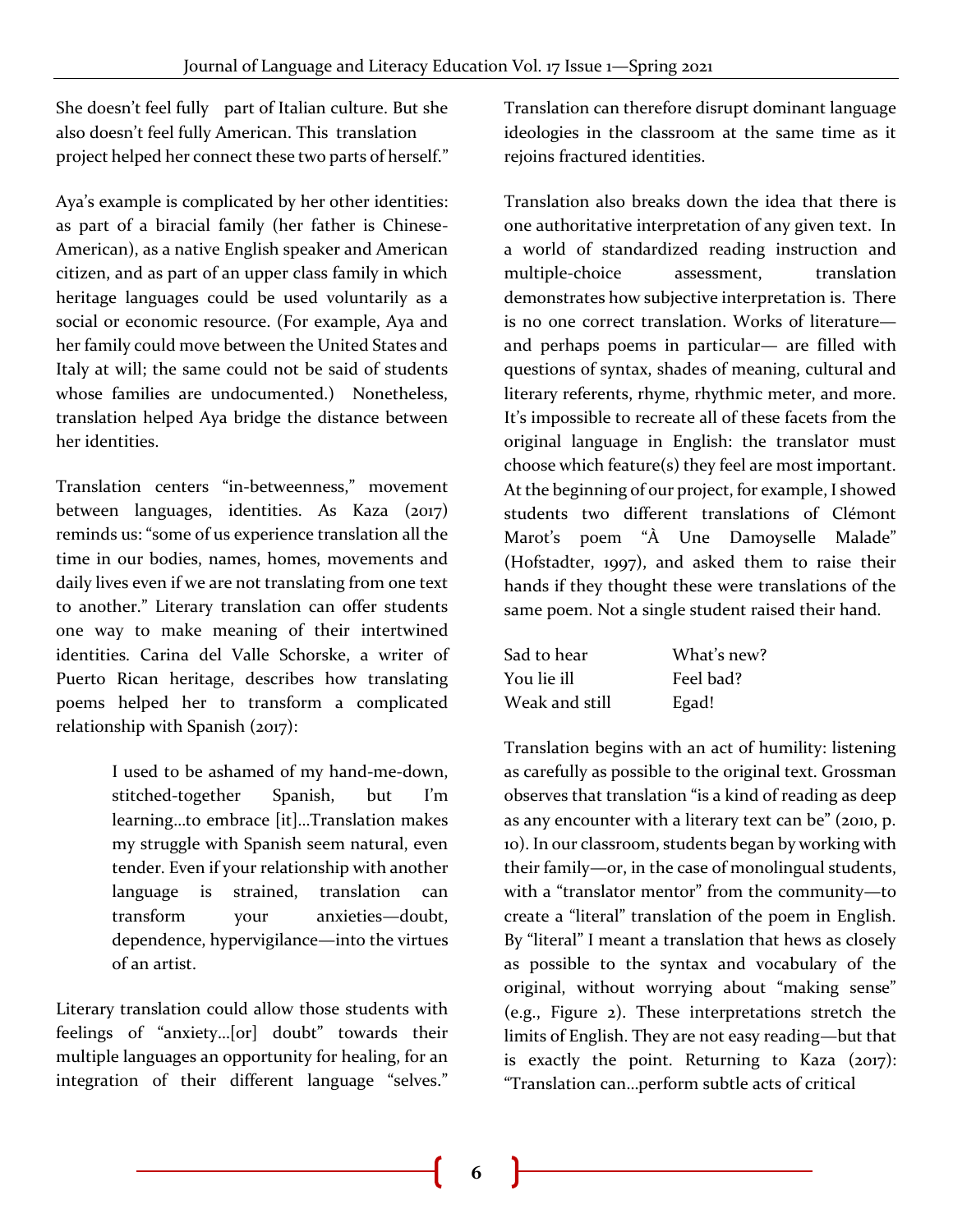#### **Figure 2**

*"Literal" translation of* झोपरेबाळा *["Sleep baby"], by Manisha Gurjar, translated from the Martahi by Krish and his mother*

Sleep baby, new cradle soft soft mattress Sweetie, sleep grandmother sing songs. Small small eyes close now, Swing to you give, small sister. Came came to you sleep, Don't don't cry, mother sing lullaby. Dad came now noise heard, In his hands swing dad did. Dad's hands are magic, Baby, deep sleeping now slowly in crib put.

resistance…through modes of translation that do not seek to erase the otherness of the text." The mode in which we translate matters. By working against the notion of a "standard" English, by pushing readers of their translations to encounter the foreignness, the otherness of the text, students were resisting the hegemony of standard English. As poet and translator Don Mee Choi (2020) declares about her art of translating: "my tongue deforms, it disobeys" (p. 8).

# **Translation can develop students' critical bilingualism.**

Translation can also help multilingual students connect their personal acts of language resistance to broader historical and contemporary movements for minority language rights. As Krish wrote after interviewing his mother about Marathi:

> Since India was a British colony for a long time, people are starting to think that English is better than Marathi. Parents…send their kids to English schools, and they don't learn Marathi even though they live in Maharashtra. I already speak Marathi at home, but after I interviewed my mom…I

immediately wanted to learn to read and write in Marathi, too. My grandmother has promised to teach me next time she visits Boston.

In some ways, Krish was already deeply connected to his heritage languages (Marathi and Italian) as a trilingual speaker who spent significant time employing these languages with relatives from both sides of his family. But this was the first time I had heard him offer a critical analysis of this kind. Krish's reflection was a beautiful example of what Walsh (1991) termed "critical bilingualism": "the ability to not just speak two languages, but to be conscious of the sociocultural, political, and ideological contexts in which the languages (and their speakers) are positioned and function" (p. 15). Krish's interview with his mother allowed him to situate his personal language use within the political and social context of post-colonial India. He was able to articulate a sophisticated analysis of internalized oppression ("people are starting to think that English is better than Marathi"). Understanding the ways in which his language had been repressed inspired him to resist; to learn more about Marathi from his grandmother, so he could fight back against its disappearance.

I don't believe that translation is necessarily an act of resistance in and of itself. Curricular context matters. Indeed, translation "has been used, is used and might still be used as a tool of conquest, assimilation, or domestication" (Antena Aire, 2013). How can translation be framed in such a way to develop multilingual students' critical bilingualism? In this case, the translation project followed, and was inspired by, a month-long study of identity, assimilation, and resistance in Native residential schools (Figure 1). There were both strengths and weaknesses of this curricular setting.

My students and I analyzed a wide variety of primary and secondary sources about Native residential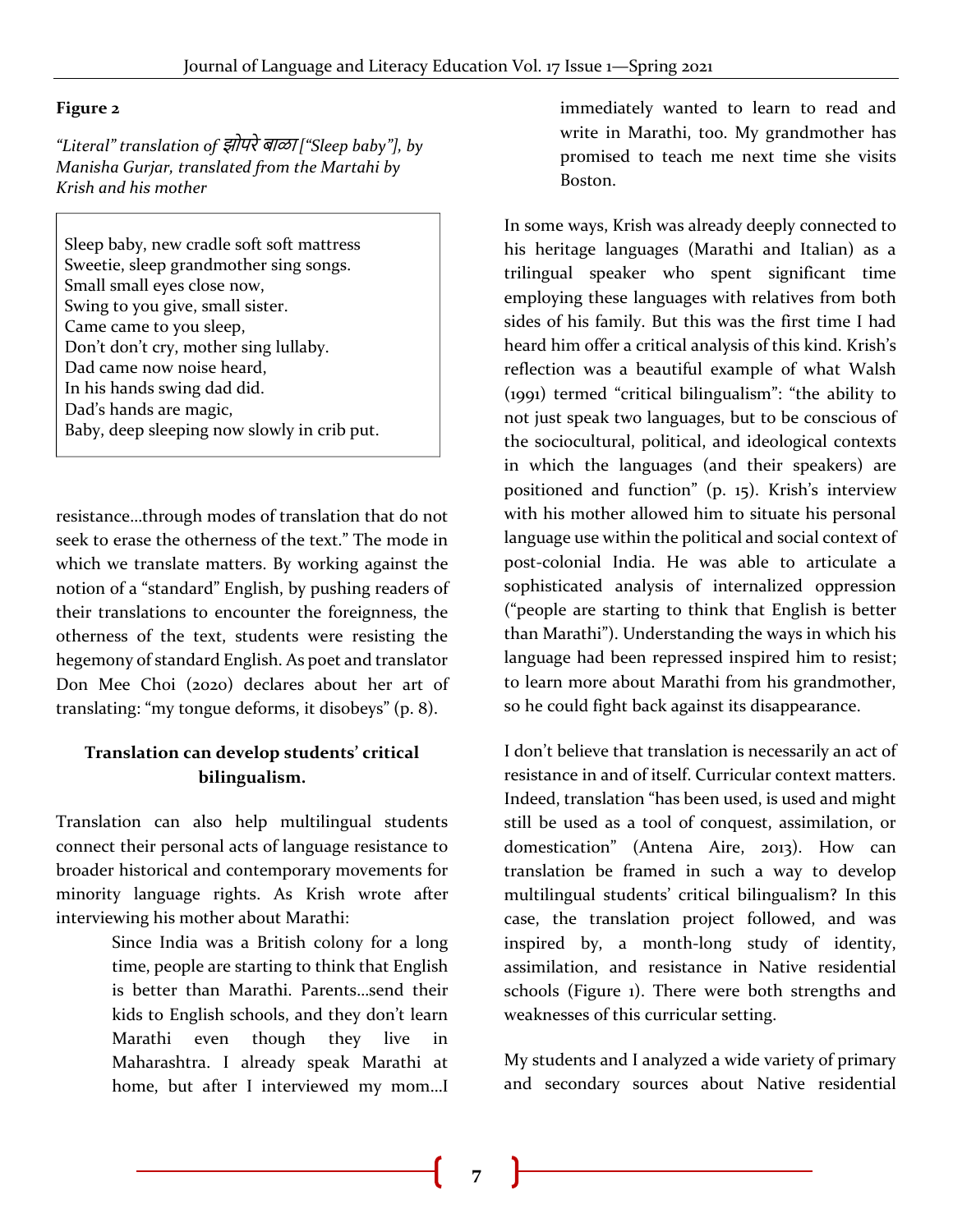schools, including photographs, interviews of former students, picture books written by descendants of students, and letters written by teachers and administrators. Using the Universal Declaration of Human Rights as a framework, we asked:

- What are the rights of free people?
- In what ways were these rights taken away by Native residential schools?
- How did students at Native residential schools fight back for their rights?

Yet I struggled with the distance from which we were viewing this topic. I invited a Mashpee Wampanoag educator into the classroom to speak to the students about the continued ramifications of residential schools in Native communities. A board member from the Wampanoag Language Reclamation project also visited to share the ways in which her community was seeking to fight back against the loss of their language. But I still felt like we had *othered* this history of oppression—that my students were still viewing language loss and assimilation as something unfortunate that had happened to other people, but not to their own families.

Some students began to question what role their families had played in the history of violence towards Indigenous people. Ken remarked to me, "I think it's our ancestors who were responsible for taking away Native languages." This particular student is biracial, and he is the child of two immigrants: his father from the Netherlands, his mother from Japan. I was troubled that instead of making connections with the historical oppression of Japanese-Americans and feeling solidarity with Native communities—or processing his guilt around the particular forms of colonialism perpetuated by his Dutch ancestors—he would identify himself solely as a descendant of White, American oppressors. I wanted to give this student, and my entire class, perspectives that would nuance the history of cultural oppression while also

asking them to consider their personal stakes in the work of resistance.

Students' responses to our unit made me ask: how can I help them connect the violence and resistance in Native residential schools to their own families' histories? This was the moment the translation project began to emerge. I began to search for ways to move from what we had been learning about residential schools toward a translation project. I wanted students to build a foundation for understanding the sociocultural context of translation. Therefore, I developed two curricular "bridges" between our study of residential schools and the translation project.

The first bridge was a language and power role play (adapted from Christensen, 2009). Students took on roles ranging from Aileen Figueroa, creator of the Yurok Elder Wisdom Preservation Project in Northern California, to the Kenyan author Ngugi wa Thiong'o, who writes in Kikuyu, to Damien O'Donovan, a member of Conradh na Gaeilge (the Irish League) in the late  $19<sup>th</sup>$  century. Once students had learned their roles, they engaged in an "oppression and resistance mixer," which I designed to build explicitly off of the forms of oppression and resistance we had studied in the context of Native residential schools. Students had to find examples of people who had their language oppressed through various means, such as education, laws, and interpersonal shaming. Also, they had to identify activists who utilized different methods to fight back for their language rights, such as connecting with their community, protesting, and writing or publishing books.

The second bridge was the family language interview (Figure 3). Students interviewed their families about their heritage language(s)—whether their families were monolingual or multilingual. Students made remarkable connections during these interviews.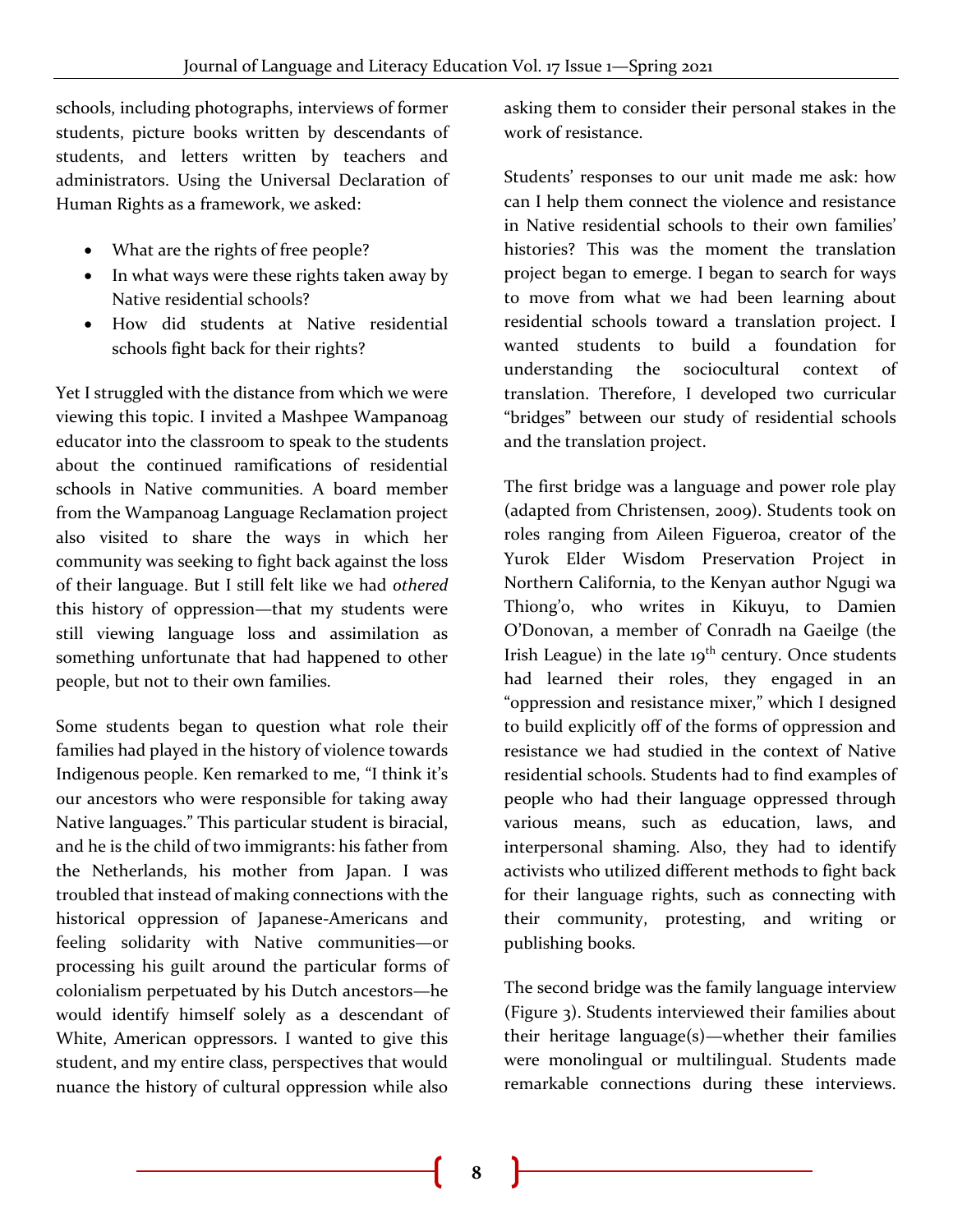Ken, who had been concerned before about his culpability in erasing the linguistic heritage of Indigenous people, went through a profound shift in perspective. He articulated connections between his ancestors' own Indigenous language, Ainu—which has been driven almost to the point of extinction through colonization by the central Japanese government over the past two centuries (Tahara, 2009)—and the languages of Native Americans: "People in Hokkaido were told to speak Japanese even though they had their own language just like Native Americans."

In fact, these histories were even closer than Ken may have realized: throughout the first half of the 20<sup>th</sup> century, the Hokkaido Ainu were forced to attend schools specifically designed to replace their language with Japanese (Tahara, 2009). With further research, would Ken have decided to investigate poetry in Ainu, in addition to poetry in Japanese? How could he have explored the knowledge that his own heritage language—oppressed in the United States—also existed as a colonial language that had nearly driven his ancestors' language to extinction?

Tommy, whose examination of Chinese grammar I shared earlier in this article, offered the following reflection on the history of Chinese:

> In mainland China, the government forces everyone to learn Simplified Chinese, which is destroying 5,000 years of written Chinese. Traditional Chinese is a beautiful, written language. Each character is packed with a lot of meaning and derives from "pictures." The simplification of written Chinese destroyed a lot of the history and beautiful imageries of the original characters…Some of my ancestors way back were probably told to give up their dialects to learn Mandarin and other dialects.

What a beautiful exploration of the meaning and beauty lost through a process of linguistic "modernization." Could Tommy have explored written Traditional Chinese through his translations?

# **Figure 3**

|  | <b>Family language interview questions</b> |  |
|--|--------------------------------------------|--|

| 1. | Do you speak any languages other than English? If so, which one(s)?                           |
|----|-----------------------------------------------------------------------------------------------|
|    | 2. Are any of these languages passed down from our ancestors (heritage languages)? If so, who |
|    | in our family speaks/spoke them?                                                              |
| 3. | What language(s) would our ancestors have spoken? Who would have spoken them, and             |
|    | where?                                                                                        |
| 4. | What can you tell me about the history of this language/these languages?                      |
|    |                                                                                               |
| 5. | What can you tell me about how these languages are connected to our culture, or were          |
|    | connected to our ancestors' cultures?                                                         |
|    | 6. Were people who spoke those languages ever told to stop speaking them in order to "blend"  |
|    | in" with society or other people (assimilate)? If so, when and where?                         |
|    | 7. Are people who speak those languages still told that they need to give up their language   |
|    | today? If so, in what ways are they being told this?                                          |
|    | 8. Are there any other stories or facts you'd like to tell me about our family's heritage     |
|    | languages?                                                                                    |
|    |                                                                                               |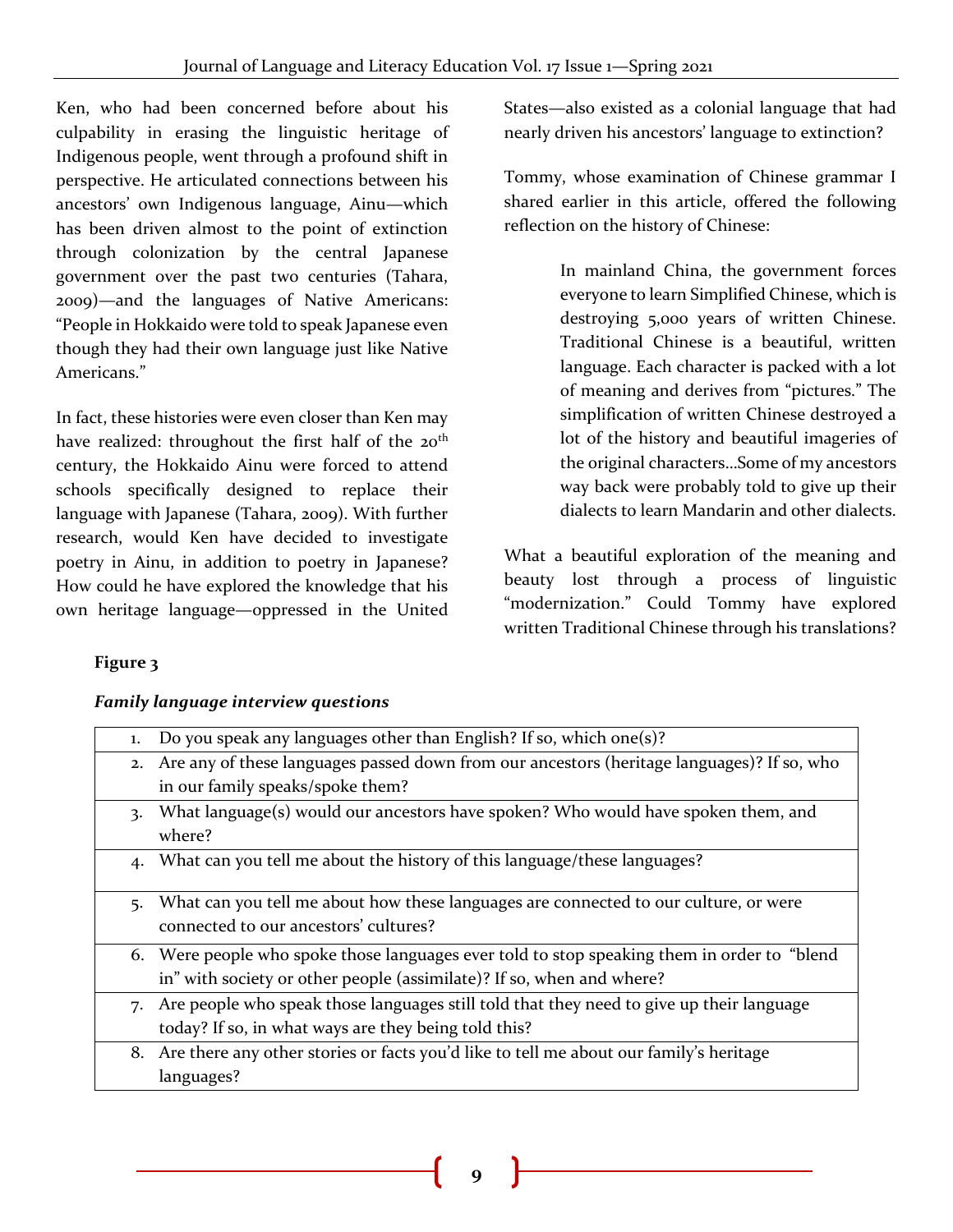How might have working with these texts have affected the choices he made in his English translation? There are lost stories here: similar to Ken, Tommy's ancestors likely experienced linguistic oppression by the dominant form of the language. But he can't be sure ("probably"). How could he have explored these ancestors' histories?

If I teach this unit again, I would want students to engage in further research about these connections. I could have curated sources for Krish, Ken, and Tommy, for example, to expand on what they had learned about language repression in India, Japan, and China. In what ways were the methods and consequences of repression similar or divergent? What roles did the intersectional histories of power play in each region – and with these same languages in the United States? What stories of resistance could they find and celebrate?

To return to Kaza (2017): "Translation can be a practice of hospitality that acknowledges that the host, too, will have to be changed by the encounter" (para. 14). If placed into a curricular context explicitly focused on the political, social, and personal dimensions of translation, teaching literary translation has the possibility of supporting multilingual students toward new forms of engagement with their heritage languages, and with new forms of linguistic resistance.

# **Can translation help students develop "critical monolingualism"?**

What about monolingual students—particularly White monolingual students? Did the translation project have any impact on them? In writing this article, I realized the extent to which my observations during the project had been focused on multilingual students, who in this case were mainly students of color and children of immigrants. Although I created structures to support monolingual students (who in

this class were all White) to complete the project, I had not attended to their unique experience of translation. What was it like for them to work in languages their ancestors had chosen to—or been forced to—give up? Their reflections are largely silent on the emotional aspects of this process, perhaps largely because my scaffolding questions did not help them attend to these aspects. One exception is Erin, who explained her frustration with not having anyone in her family who knew her heritage language, Greek. My delay in finding her a translation mentor had forced her to work with Google Translate during the first stages of translation:

> A problem was that the words and sentences made no sense together and it was really hard to understand. Just when you thought something was going to make sense there would be a word that messed the whole translation up. This was very aggravating.

Was this aggravation at the "words and sentence [that] made no sense together" simply the result of her difficulty with the technical process of translation? Or was there a deeper disorientation underlying this frustration? I wonder what she experienced as she attempted to navigate through a poem written in a language she could only access through the cold machinations of a computer program. Erin's mother also reflected on the sense of confusion she experienced during the family language interview: "I truly don't know [what languages my ancestors would have spoken]. Chris' family was Ukranian—mine were Northern European, but I don't have a lot of knowledge about either side's family history."

In this final "translation" of the curriculum story, I move from the realm of observation to the realm of inference and conjecture. As I trace the threads of monolingual White students' lost heritage languages, including my own heritage languages, I attempt to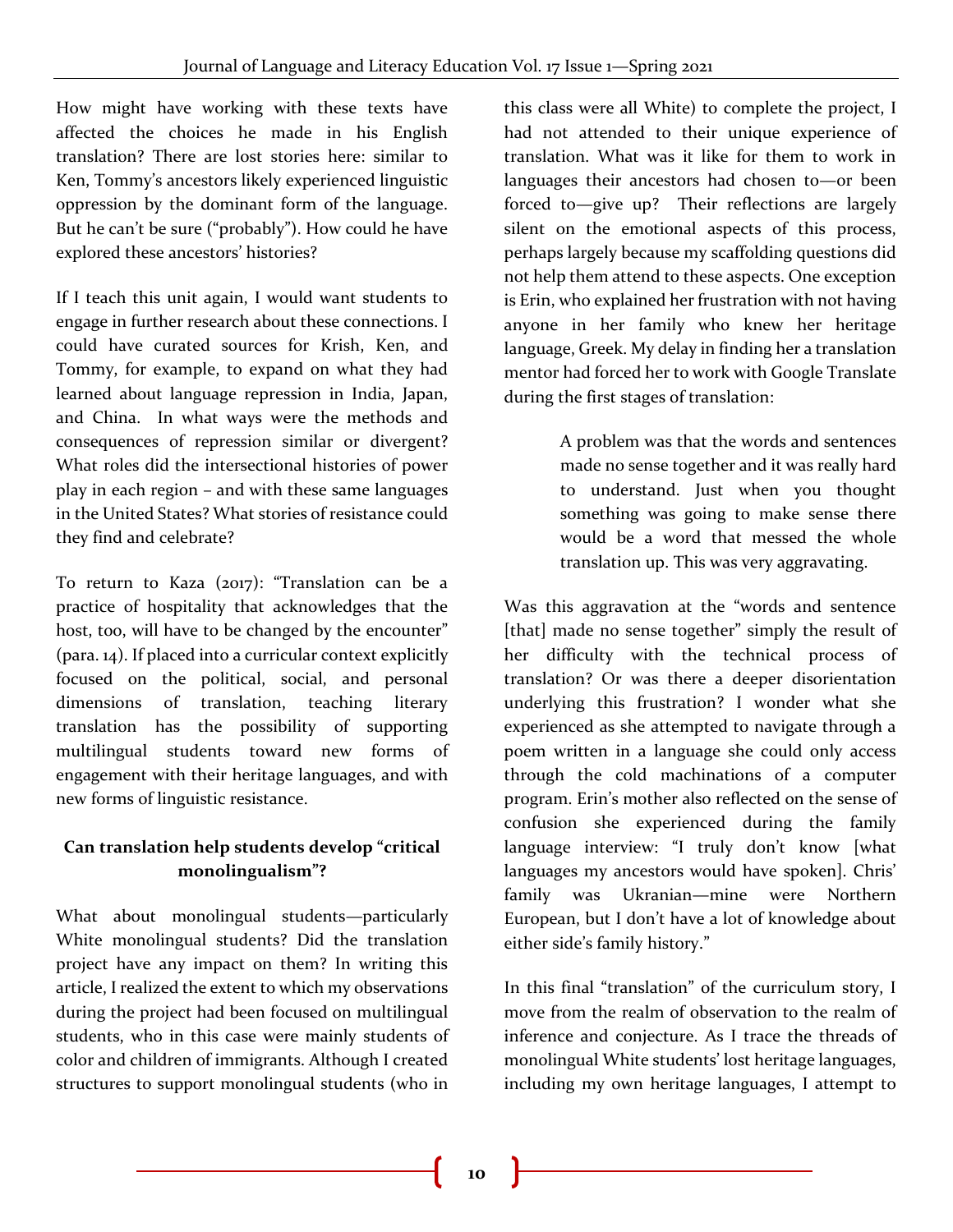articulate a tentative vision of how translation might move these students toward ethnic and racial identity development and solidarity with minority language communities.

There is a notable dearth of research into White Americans' experience of monolingualism. Moving one step backwards in the process of language loss, research into the experience of multilingual, White immigrants' families might give us some clues. Colla, in a 2018 study of language loss among White immigrant descendants in the San Francisco area, asserts that:

> L1 survival becomes critical in preserving the ancestral cultural values of ethnic White immigrant descendants. For these immigrant descendants. assimilation and extinguishment of the heritage language is

particularly problematic as they are adopted into the hegemonic White United States culture … The lack of the heritage

language, in conjunction with a privileged ability to blend into White society, results in significant cultural ambivalence for these individuals. (Colla, 2018, p. 9)

There are two particularly notable aspects to this excerpt. First, Colla draws an explicit connection between loss of heritage languages and loss of "ancestral cultural values." As one of her Italian-American participants asserts: "I think language is also kind of a little portal into another way of thinking about the world…Nothing really translates perfectly" (Colla, 2018, p. 61).

Heritage languages are one of the keys to accessing alternative worldviews. Descendants who cannot access their heritage language therefore become "literally outsiders to their ancestral heritage" (Nahirny & Fishman, 1965, cited in Portes & Rumbaut, 2014, p. 218). Translation makes an appearance here as well; it cannot fully capture the context of this other "way of thinking about the world … Nothing really translates perfectly." Perhaps this is how Erin felt in working with a Greek poem: like an outsider, fumbling around in a language and world she did not understand.

The second important aspect of the excerpt from Colla's study is that White immigrants' descendants have the ability to "blend into White society," and this proximity to the culture of power can accelerate the loss of their heritage languages. The ability to be "read" as White offers them a choice of whether or not to assimilate, a choice not offered to descendants of immigrants of color.

This story of assimilation and language loss reflects my own family's history. My dad remembers

> ascending "dark stairwells smelling of gefilte fish" in New York tenement buildings in order to visit his Lithuanian immigrant grandparents, as well as the

snatches of Yiddish his parents peppered into their English (M. Fishman, personal communication, January 9, 2019). But as upwardly mobile White Jews, Yiddish was not passed on to their kids. I cannot ask these grandparents, who passed away years ago, but I imagine if I asked my dad's father why he had not taught my dad to speak Yiddish, he might have cited the times he was rejected from graduate schools who had already filled their "Jewish quotas." He was a doctor in predominately White Protestant institutions, a successful descendent of immigrants. Yiddish, and the "dark stairwells" that accompanied it, might have seemed a small price to pay for the class mobility that came with at least partial assimilation.

I've considered learning enough Yiddish to translate Yiddish texts. What gain would there be? I turn to Lina Morales, who identifies as a queer, biracial,

**"Heritage languages are one of the keys to accessing alternative worldviews."**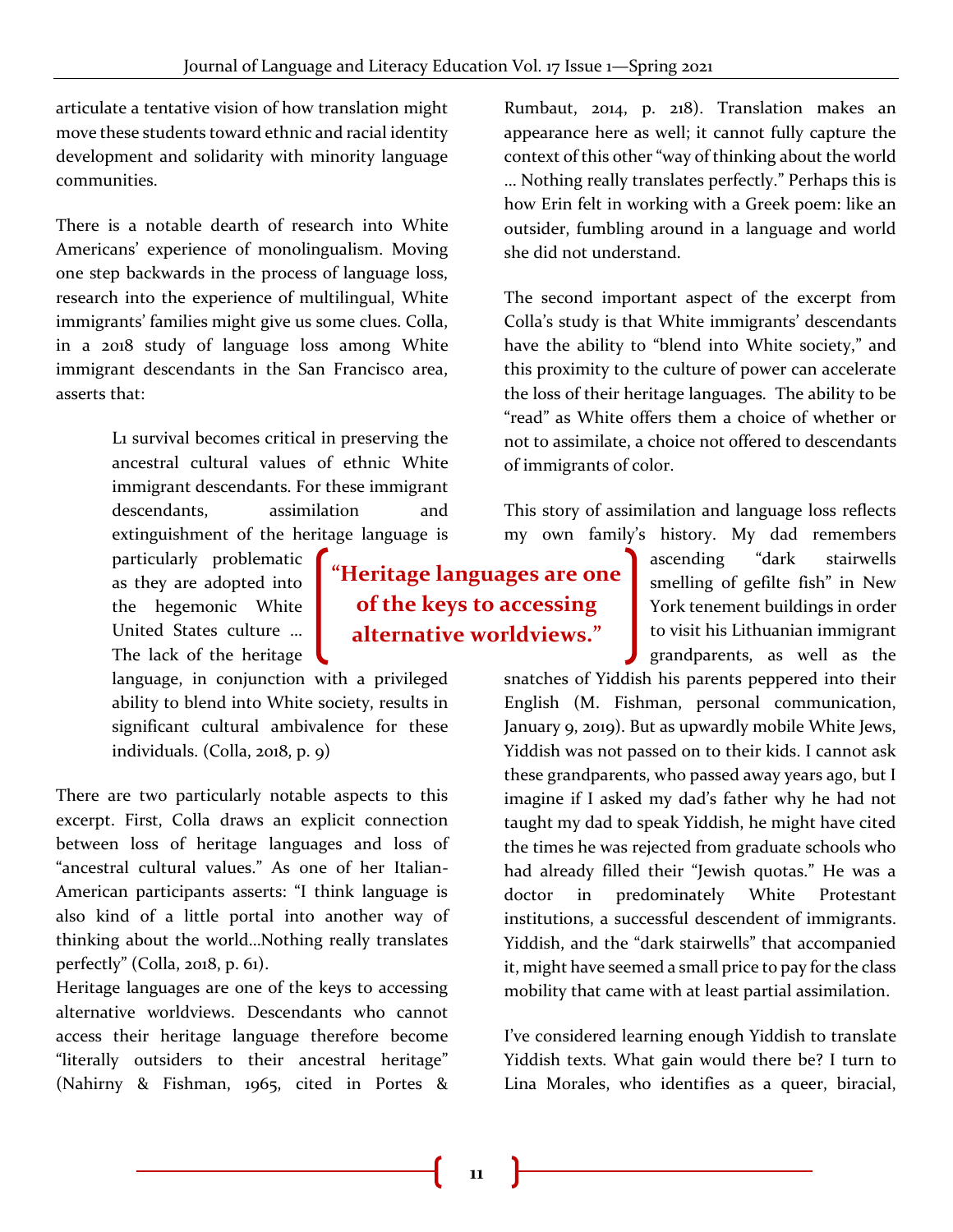Latina Jew, for her reflection on learning Yiddish  $(2017)$ :

> From Yiddish communities, I've gained a bridge to *yidishkayt* [Jewishness] and to having a strong Jewish identity … [and] I have access to a treasury of Jewish thought … that deals with many of the same questions that American Jews deal with today, but with a much broader range of views, including a tradition of radical and anti-Zionist Jewish thought that makes it clear that my politics and values are the farthest thing from assimilation or self-hatred.

Similar to del Valle Schorske's (2017) reflection on how translation helped her transform a complicated relationship with Spanish , Morales describes the way learning Yiddish helped her find communities (of people and texts) who helped her integrate different facets of her identity, including her Jewishness, her anti-Zionist beliefs, her radical politics, and her queerness. All of these assets lead Morales to believe she would like to teach Yiddish to her future children. But Morales is also careful to qualify her assertions: "No language is inherently political … Learning Yiddish can connect you to your heritage, but it doesn't dictate what you choose to do with that" (2017).

Again, context matters. Teaching translation is one way of connecting White monolingual students with their heritage languages though this is not any more "inherently political" than the languages themselves are. However, I propose that in the right curricular context, teaching translation is a tool that holds the possibility of developing students' *critical monolingualism*. Adapting Walsh's (1991) definition of critical bilingualism, I would define critical monolingualism as: students' consciousness of the sociocultural, political, and ideological contexts surrounding the ancestral loss of their heritage

languages, as well as the contexts in which their own monolingualism is positioned and functions. Whether or not translating leads students to re-learn their heritage languages, it does provide an opportunity to investigate the losses their ancestors experienced through assimilation.

When students experience the disorientation described by Erin, they present an opportunity for educators to support students toward this critical monolingualism. This was an opportunity I missed during my teaching of this project, but future iterations of the translation project might succeed in making these connections. Educators could help students to turn their gaze on their lack of multilingualism. Parents are unlikely to have knowledge of the stories of language loss in their families, but they could serve as partners to educators in curating and reading sources on histories of language loss among different immigrant groups in the United States. Students could reflect on questions such as:

- How did not speaking the language change your translation process?
- What do you miss out on by not speaking this language?
- What forces led people who spoke your heritage language to stop speaking it?
- Why do you think your ancestors might have given up their heritage languages?
- How do you feel about this loss?
- How does learning about this loss change your feelings about the movements for language justice that we've studied?

Critical monolingualism could also support White students' racial identity development. The racial identity models of both Helms (1993; see also Lawrence & Tatum, n.d.) and Hoffman and Hoffman (cited in Parker & Willsea, n.d.) posit that White children only can move through the stages of racial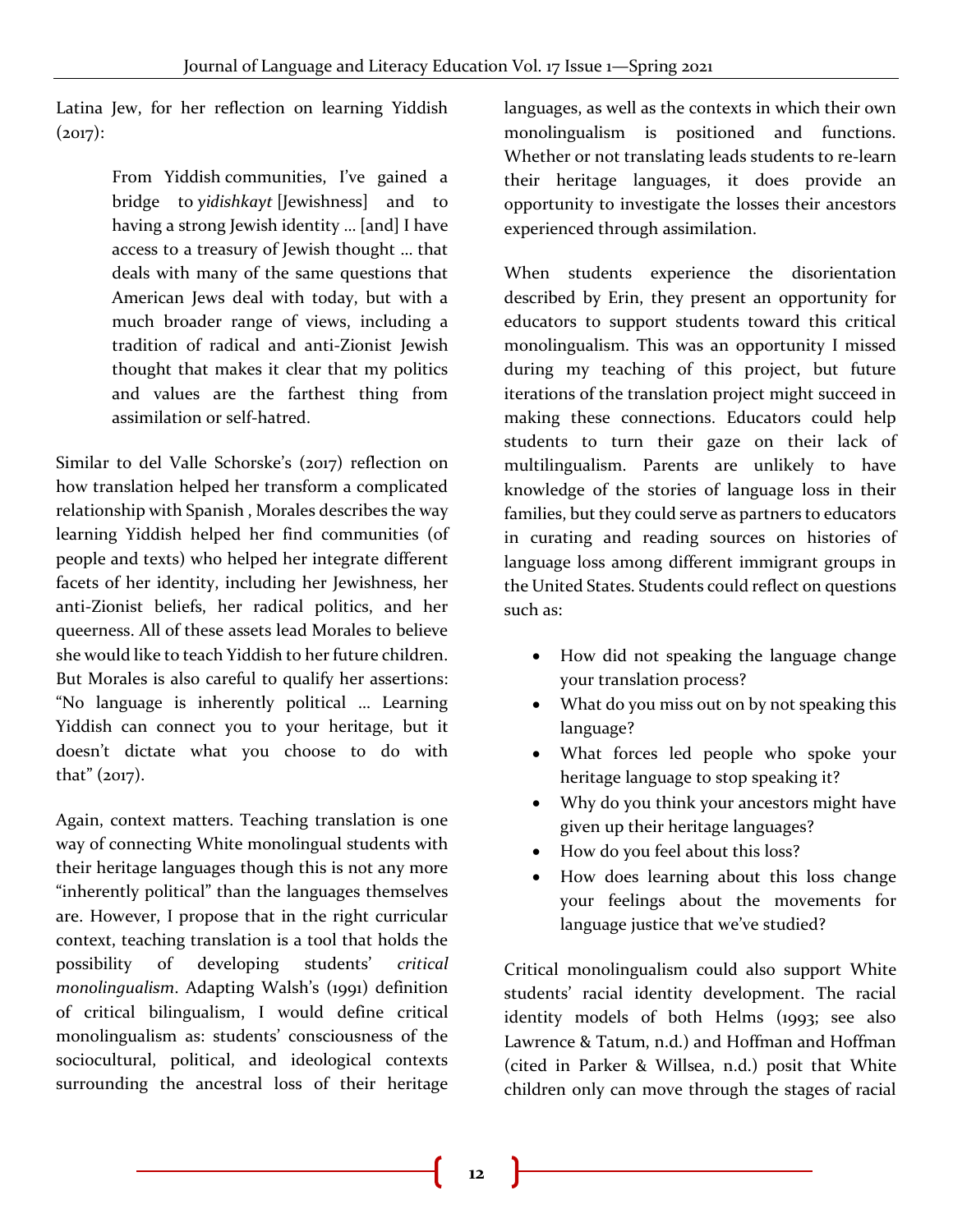identity through experiences with the guilt, anger, and sadness that comes from increasing awareness of racial oppression. In other words, these emotions and structures to process them in community—are necessary for White self-actualization as well as for the development of White anti-racist allies. White activist Abraham Lateiner (2016), among others, has also reflected on the importance of *grief*, of having White people confront what they have lost:

> Grief is usually thought of as a product of losing something or someone. But what happens if parts of myself were tied off at the

stump with the fine threads of White culture, never allowed to develop in the first place? … And what would it mean to fully grieve that absence?

One of the most concrete examples of this absence—what Lateiner calls the "White void" is the loss of heritage languages. For many White people, myself included, this loss happened generations ago. To extend Lateiner's questions: what would it look like to create classroom spaces for White students to

learn about, and to grieve, what they have personally lost through their ancestors' assimilation into White culture? I think of the words of the Aboriginal activists of Queensland, including Lilla Watson (cited in Leonen, 2004): "if you have come to help me, I don't need your help. But if you have come because your liberation is tied to mine, come let us work together." White monolingual students, though developing their embodied sense of what their ancestors lost through assimilation, can begin to develop their own stake in working as allies for

**"With a supportive community of educators, (monolingual students) can use this grief as fuel to interrogate what has been lost through their ancestors' assimilation – and work in solidarity with those seeking to create alternatives to our current hegemonies."**

movements for minority languages as well as other movements for social justice.

Losing a language, even when this loss accompanies social mobility and the privileges of integrating into dominant society, can be heartbreaking. I end this section with the ruminations of a fictional character who gives us a visceral sense of the pain of this loss: Austerlitz, the protagonist of W.B. Sebald's novel of the same name, is a man raised British who learns late in life that he was part of a Czech Jewish family who sent him away, at the age of four, to avoid the impending Nazi invasion. Upon returning to Prague

> decades later, Austerlitz has a sudden intimation of the language he lost as a young child:

> I could still apprehend the dying away of my native tongue, the faltering and fading sounds which I think lingered on in me at least for a while, like something shut up and scratching or knocking, something which, out of fear, stops its noise and falls silent whenever one tries to listen to it…buried in the depths of my mind. (Sebald, 2011, p. 136)

Translation invites monolingual students to reach back toward the grief of this moment. And with a supportive community of educators, they can use this grief as fuel to interrogate what has been lost through their ancestors' assimilation—and work in solidarity with those seeking to create alternatives to our current hegemonies.

# **What can translation do?**

Translation itself is an act of loss: "'nothing really translates perfectly'" (Colla, 2018). This includes translations of curriculum. I have suggested three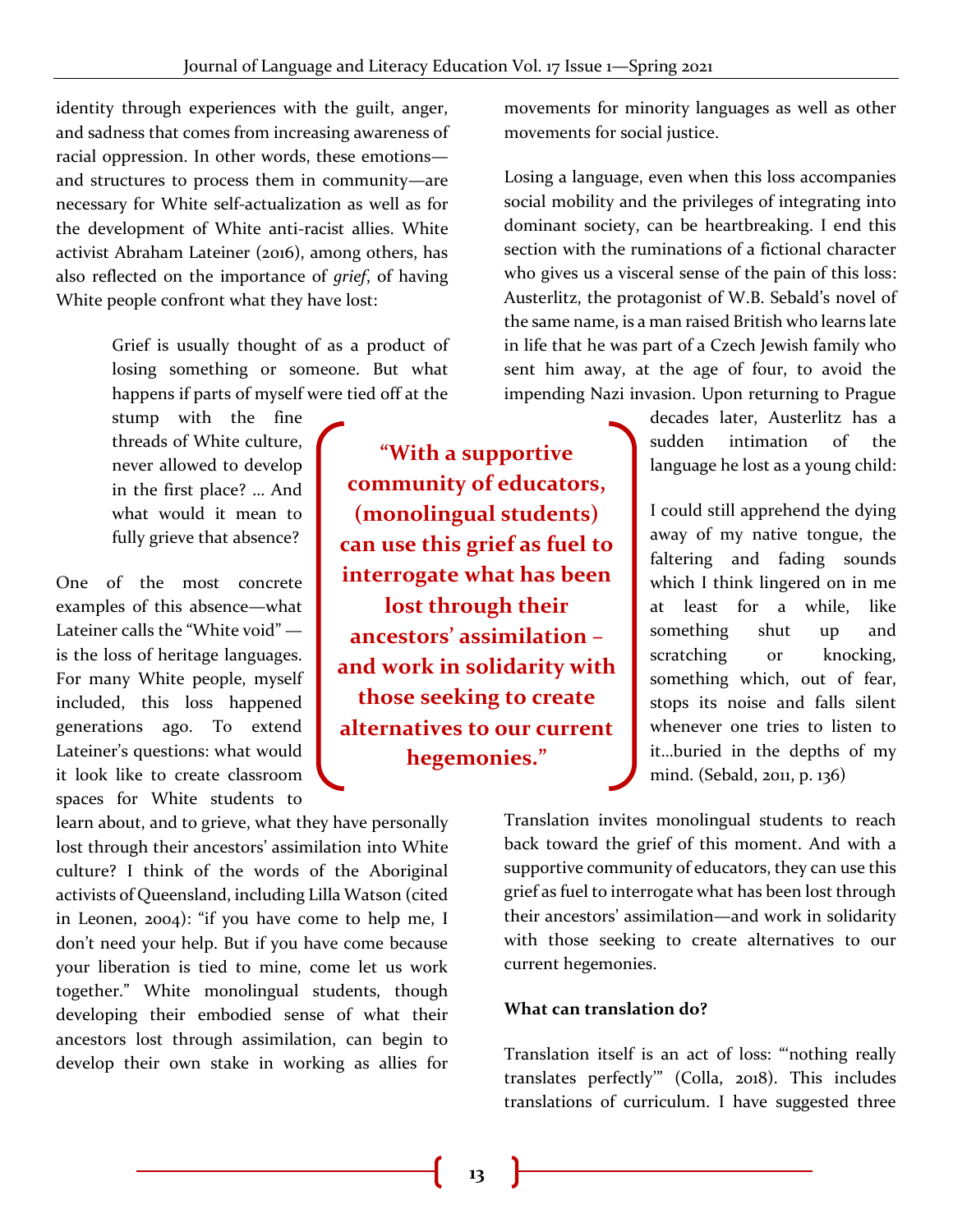answers to the question, *What can translation do?*: 1) disrupt hegemonies of texts, languages, and identities; 2) develop multilingual students' critical bilingualism; and 3) perhaps help White monolingual students develop "critical monolingualism." These interpretations are only partial, informed by my glimpses of students' experiences of the translation process. I am sure there are more possible "translations," which I hope are explored by future educators.

Literary translation offers a powerful tool for the classroom. Rai (2001), writing about the history of Hindi language politics in India, asserts that "as desperate states have been forced to realize again and again, the struggle for language can be carried out in the depths of one's being, and can therefore never really be suppressed" (p. 103). To extend Rai's thought to include translation: I believe that translation is an act of resistance precisely because of how intimate it is. When we translate, we shift "the subtle structures of the worlds in which [we live]" (Rai, 2001, p. 103). And this inner transformation offers a vision of societal transformation; as a polyphonic forest of voices, languages, and cultures spouts and climbs, the edifices of oppressive systems begin to crumble. And this transformation can begin in the classroom.

# **Acknowledgements**

I am grateful to those who offered valuable perspectives at various stages of this article's development: Christine Montecillo Leider, Grace Cornell Gonzales, Jenny Jacobs, Lisa Nam, Noreen Naseem Rodríguez, Sebastian Schulman, and the anonymous reviewers.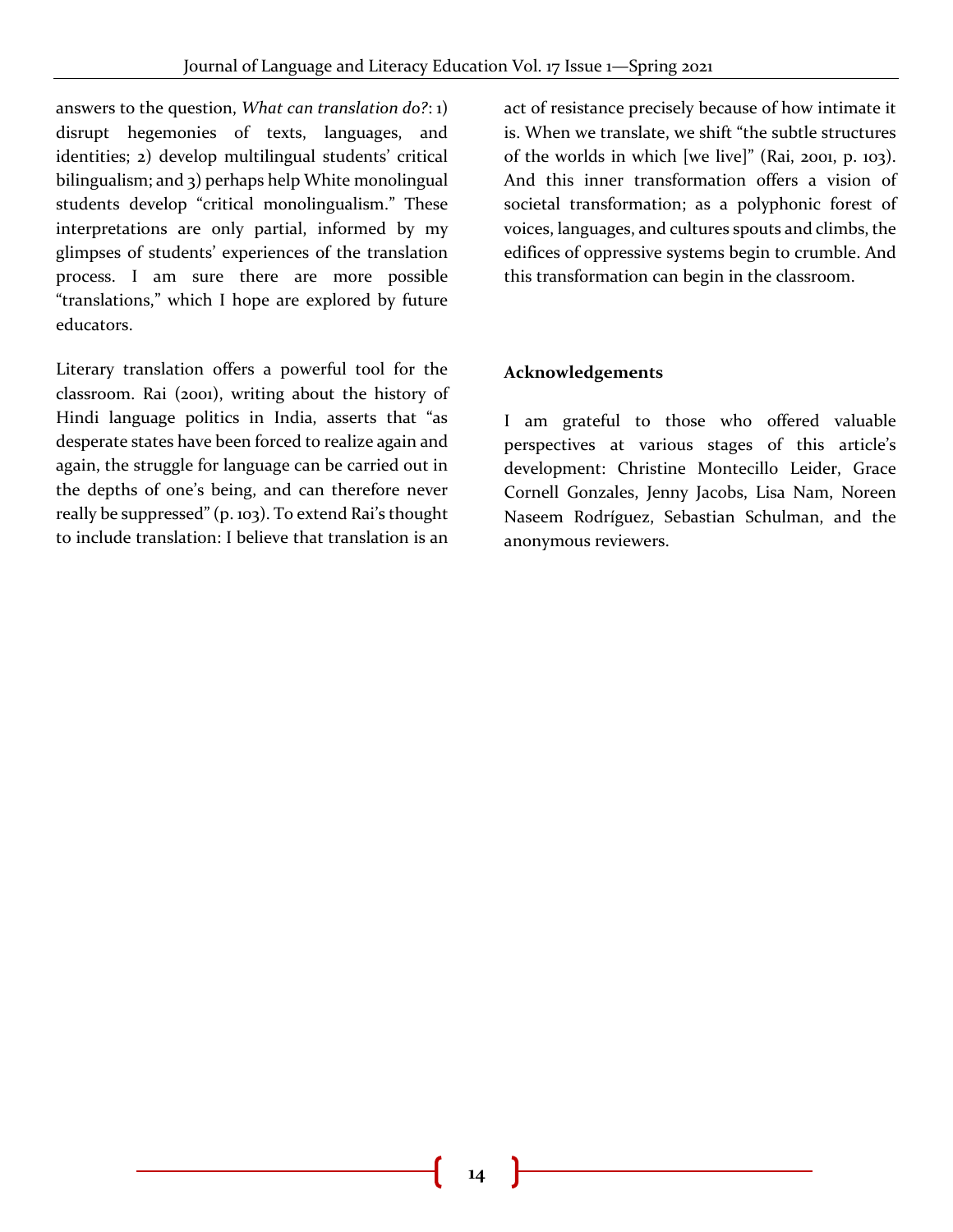#### **References**

- Antena Aire. (2013). A manifesto for ultratranslation. http://antenaantena.org/wpcontent/uploads/2012/06/ultratranslation\_eng.pdf
- Choi, D.M. (2020). *Translation is a mode = Translation is an anti-neocolonial mode.* Ugly Duckling Presse.
- Christensen, L. (2009). Uncovering the legacy of language and power. In E. Barbian, G. Gonzales, & P. Mejia (Eds.), *Teaching for joy and justice: Reimagining the language arts classroom* (pp. 97-107). Rethinking Schools.
- Cochran-Smith, M., & Lytle, S. L. (2009). *Inquiry as stance: Practitioner research for the next generation.* Teachers College Press.
- Colla, M.E. (2018). The impact of ancestral language maintenance on cultural identity among White immigrant descendants: A phenomenological qualitative study (Publication No. 475). [Doctoral Dissertations, University of San Francisco]. https://repository.usfca.edu/diss/475
- Del Valle Schorske, C. (2017, October 26). *Translation*. New York Times Magazine. https://www.nytimes.com/2017/10/26/magazine/letter-of-recommendation-translation.html
- Fishman, E. (2021). Teaching students to translate poetry. *The Reading Teacher*. https://onlinelibrary.wiley.com/share/author/TNNYVNMEPRKJRMUUYCEQ?target=10.1002/trtr.1997
- Grossman, E. (2010). *Why translation matters*. Yale University Press.
- Helms, J. (1993). *Black and White racial identity*. Praeger.
- Hofstadter, D. (1997). *Le ton beau de Marot: In praise of the music of language*. Basic Books.
- Kaza, M. (2017, August 9). *Editor's note: Kitchen table translation.* Aster(ix). https://asterixjournal.com/notetranslation/
- Lateiner, A. (2016, March 7). *Grieving the White void*. Medium. https://medium.com/@abelateiner/grieving-the-White-void-48c410fdd7f3
- Lawrence, S. & Tatum, B.D. (n.d.). *White racial identity and anti-racist education.* Teaching for Change. https://www.teachingforchange.org/wp-content/uploads/2012/08/ec\_Whiteracialidentity\_english.pdf
- Lee, J.S., & Suarez, D. (2009). A synthesis of the roles of heritage languages in the lives of children of immigrants: What educators need to know. In T.G., Wiley, J.S., Lee, & R.W., Rumberger (Eds.), *The education of language minority immigrants in the United States* (pp. 136–171). Multilingual Matters.
- Leonen, M. (2004, May 21). *Etiquette for activists.* Yes! https://www.yesmagazine.org/issue/hopeconspiracy/2004/05/21/etiquette-for-activists/
- Lima, A.H. (2012). Who showed you such a faraway road? Linguistic and cultural dynamics within the home, school, and neighborhood. In A.H., Lima (Ed), *Cape Verdeans in America: The socialization of young men in an urban environment* (pp. 47-76). LFB Scholarly Publishing LLC.
- Monchoachi. (2019). The hut where the moon stays (E. Fishman, Trans.). *Asymptote*, *9*(5). https://www.asymptotejournal.com/poetry/monchoachi-four-poems/